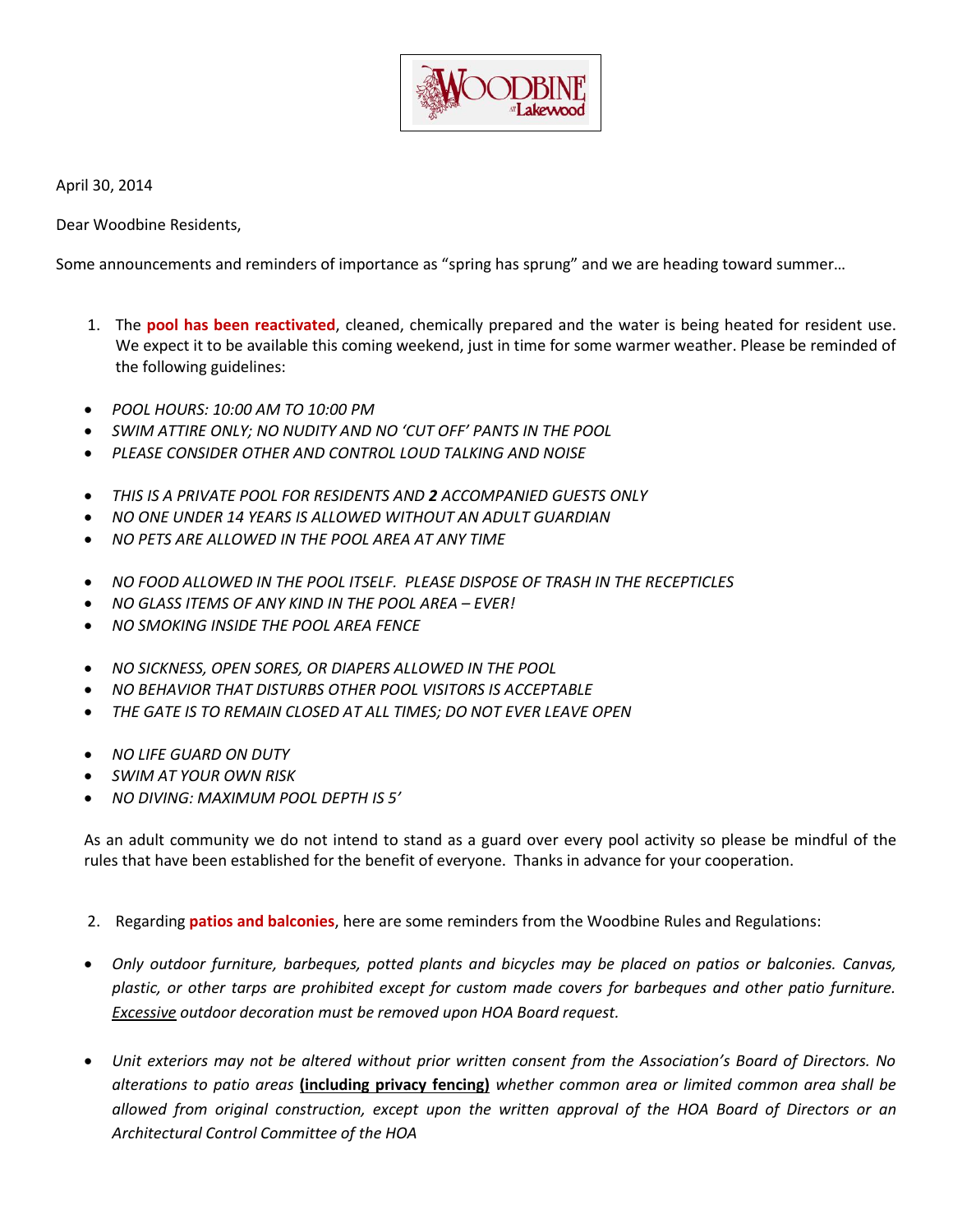Again as the property managers who represent the HOA Board we do not wish to be constantly giving citations or micromanaging the behavior of the homeowners at Woodbine. Rather we would request that any alterations to a balcony or patio area and any significant decorations or storage on in and around a condo be first presented to the management office which will approve, disapprove or take the matter up with the HOA Board as appropriate. Again, thanks for your cooperation.

3. **Landscape initiatives** for this year will be focused on pest control, tree trimming and restoration of shrubs and plant beds within the confines of the HOA 2014 budget. Last fall the Board invited several landscape experts to give their opinion and proposals to address all of these issues; the results are identified as follows.

As so many of you are aware last year the property endured a month or so of intense infestation from the Elm Leaf Beetle, a new species that immigrated from Europe and for which there was no easy treatment for except with harsh chemicals that would also kill the infested trees. These critters swarmed around patios, balconies, exterior windows and doors and while harmless they were not agreeable to many of you. Also aphids attacked some of our trees and other insects hatched at various times to cause some discomfort.

This year we are trying to be proactive to reduce some of the insect population before it creates a problem. We have hired a new and more inclusive landscape treatment company, *TruGreen*, which has a schedule to perform the following:

## **Application of** *Systemic/Merit* **drench for all trees**

This is an effective insecticide that can be applied to the roots of large trees that cannot be effectively sprayed. Protects the entire tree or shrub especially new growth.

This *Systemic* kills devastating pests like adelgids, borers, emerald ash borers, Asian Longhorned Beetle, leafminers, Royal Palm Bugs, Elm Leaf Beetles, Leafhoppers, scale, adult Japanese beetles and many more.

This chemical will be simply mixed and poured at the base of the trees and shrubs, which is what a systemic application means. There will be no spraying of the trees.

## **Fertilization of all trees and shrubs.**

Application of *17-05* fertilizer. This is a granular chemical applied to all trees and shrubs, something that perhaps has never been done at this property that will preserve and enhance the health and longevity of Woodbine greenery.

## **Application of Spider Barrier**

*Tal Star w*ill be applied to all buildings. The perimeter of the building will be sprayed three feet up and three feet out. One thing to keep in mind is once the product is sprayed insect activity will increase. Insects will be moving around to run away from the product. The spray does have a smell that will be around for about 30-45 minutes.

The most effective way to keep unwanted pests out is to apply insecticide around the perimeter of your building. Every six to eight weeks from early spring to late fall, *Trugreen* will apply an environmentally responsible barrier around each building. This timed interval mirrors the active life of the insecticides we use. They will spray cracks, crevices, and foliage around your each building's perimeter, effectively preventing bugs and spiders from entering your home.

We expect these procedures to significantly reduce **but not necessarily eliminate** unwanted pest activity at Woodbine. Please report any large infestations of insects or bug nests to the office. However, please also take into consideration that Woodbine is basically a forest of mature growth which also includes various insect inhabitants… and some human ones too  $\odot$ .